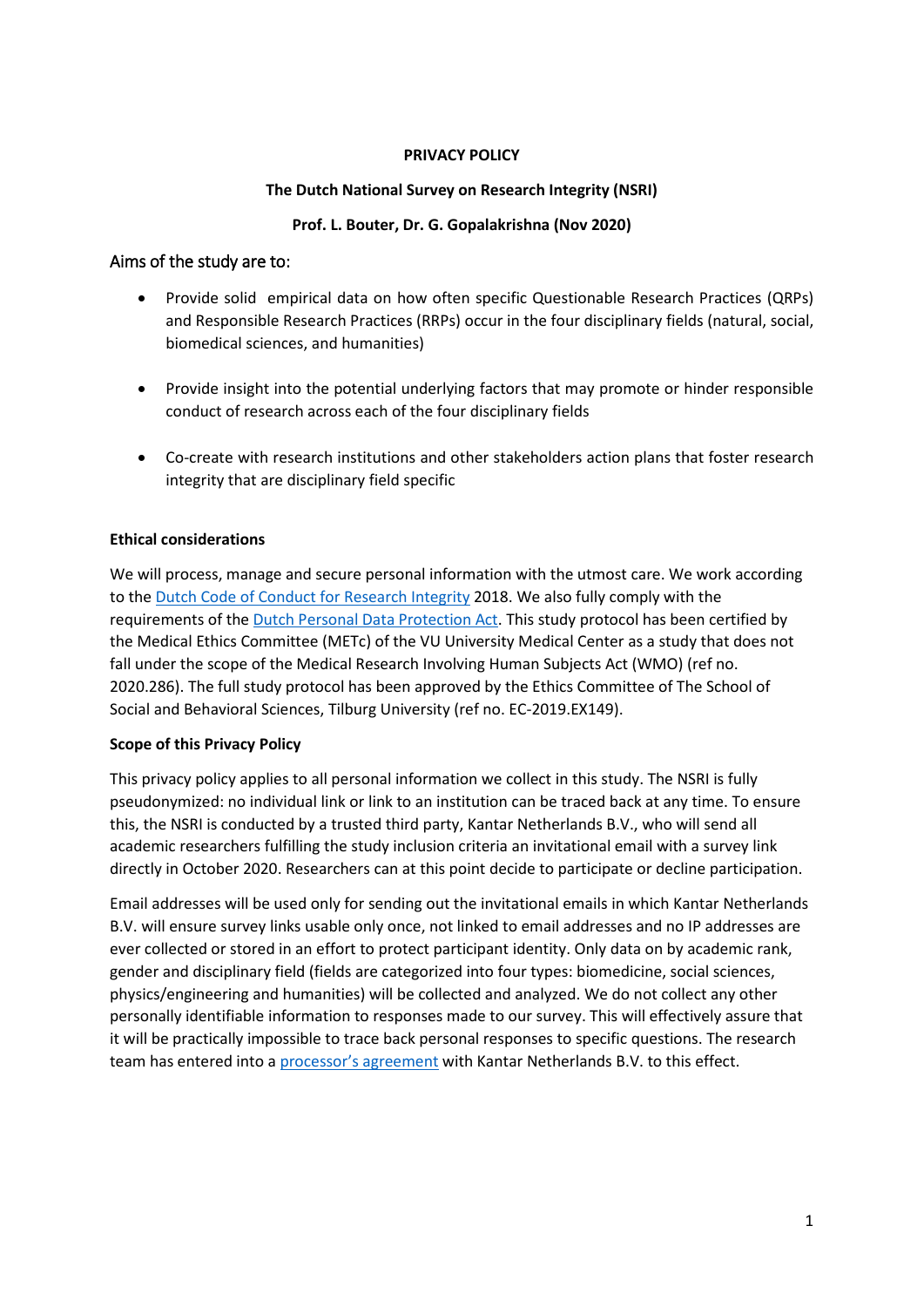#### **Provision of de-identified data to third parties**

The de-identified data (raw data after removal of email address) will not be provided to third parties unless:

• This is necessary for the purpose for which the data were obtained (i.e. submission of the deidentified dataset as part of publication policies).

• When our de-identified data is needed for research purposes in the future (i.e. a collaboration with

another institution), data will only be available after a data transfer agreement is signed by the requesting party and the researchers.

• When such a request for the de-identified data is issued, data will only be shared if the main research team reaches consensus that the requester's use of the data for future research is strictly necessary.

• If any other institution or journal wishes to us to make our data available, this will only be done via a data-transfer agreement.

# **Data protection**

We use security and safety procedures against theft, loss and abuse by third parties and ensure that only authorized persons have access to the database. Authorized persons are the members of the research team. The research team comprises the principal investigators (Prof. L.M. Bouter, Prof. J. M. Wicherts, Dr. G. Gopalakrishna, A/Prof M.Cruyff, A/Prof G. ter Riet, A/Prof G. Vink).

# **Data storage and location**

We will store your data for a maximum of fifteen years on a European server. Data for scientific research is stored according to the legal timeframe of data storage.

# **Dissemination of results for research**

We will analyze and publish the results of the study for research purposes. Because we do not collect

data on faculty, institution or university, all analysis will only be stratified by disciplinary fields, gender, academic ranks.

# **Questions**

If you have any questions, please send an email to Dr. Gowri Gopalakrishna, department of epidemiology and data science (info@nsri2020.nl). Your query will be dealt with as quickly as possible and will remain confidential.